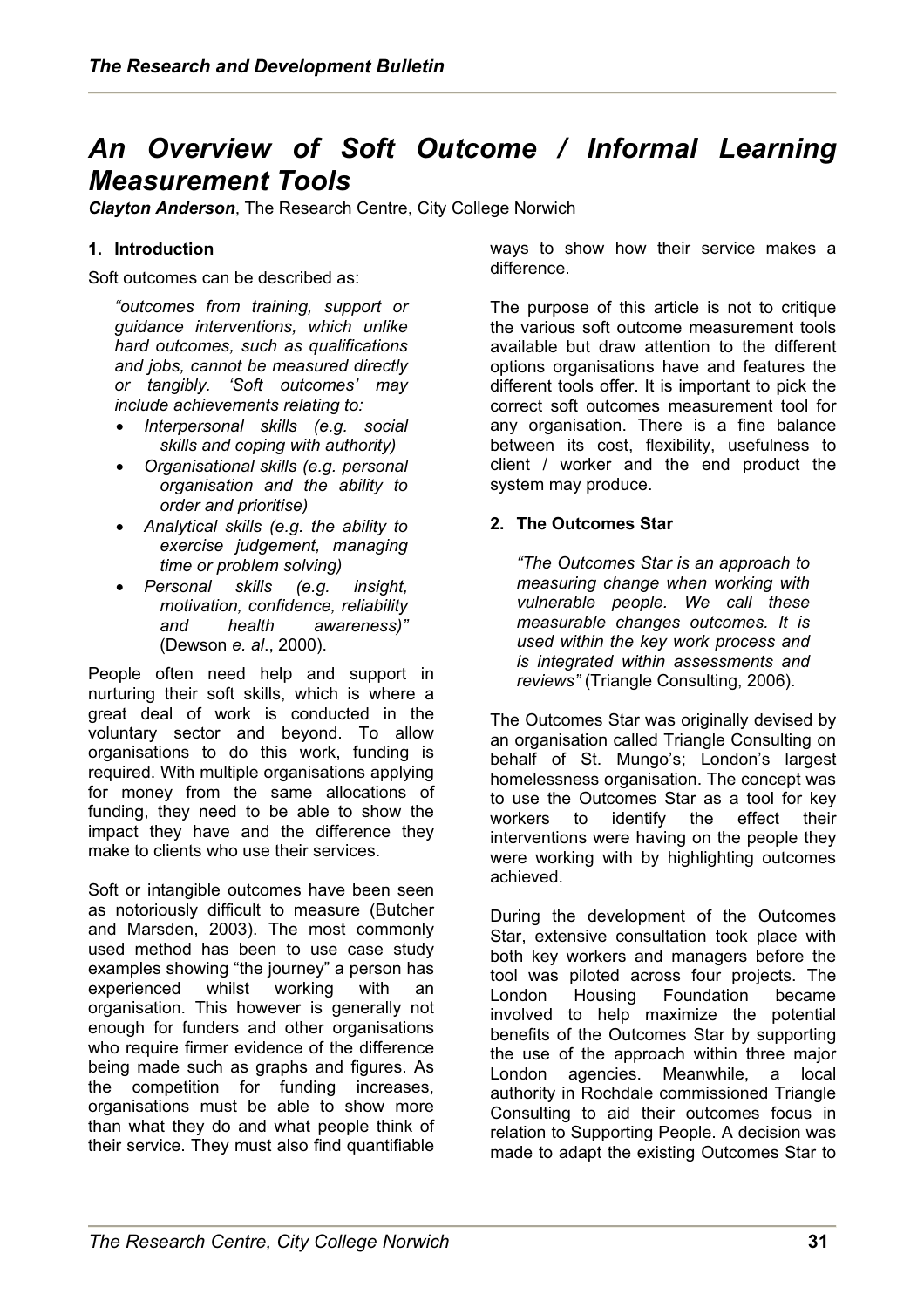measure client progress in ten local pilot agencies. The use of the Outcomes Star in those ten agencies further developed the tool enabling a more explicit and client-oriented version of the star scales and the model of concurphent scales. Once a star h change.

Full development of the Outcomes Star covered a four year period in which 14 organisations tested the Outcomes Star using an action research approach which included changes in the wording of the scales, the tool's presentation and its appropriateness for use by key workers in their individual settings.

The Outcomes Star approach aims to capture a client's 'Journey of Change' which is defined a s

*transi de in pendence"* (Triangle Consulting, *"a scale outlining the key steps in a tion from dependence to*  2007a).

The Outcomes Star is the top level of the system which has further scales of progression within called the 'Ten Ladders'. The 'Ten Ladders' could also be explained as ten different outcome areas which are listed as:

- Motivation and taking responsibility
- Self care and living skills
- Managing money and personal administration
- Social networks and relationships
- $\bullet$ Drug and alcohol misuse
- Physical health
- Emotional and mental health
- Meaningful use of time
- Managing tenancy and accommodation
- Offending

Each of the 'Ten Ladders' has ten steps. Each of the ten steps corresponds with a score on the star scale. If for example, a client had identified themselves as being at step three in any of the 'Ten Ladders' mentioned previously, they would mark a three on their outcomes star for that area.

When the client and key worker revisited the client's star, they would again follow the same process, using the 'Ten Ladders' to identify where they should place their score on the scales. Once a star has been completed, the data may be analysed using a

*Excel tool for analysing a "simple limited amount of information from the Star" (Triangle Consulting, 2007b).* 

The 'Number Cruncher' is not intended as a long term solution as it is only able to compare two readings as opposed to being able to build up a long term picture of the client's progress.

along with training and guidance notes is available via the London Housing Federation. Outcomes Star, with newly implemented feedback from organisations such as St Mu ngo's, Thames Reach, Single Homeless Pro ject, and The Passage as well as a range of organisations that were working on a similar project in Rochdale. Specialist stars for Drug and Alcohol, Domestic Violence, Parenting, and Mental Health projects are in The latest version of the Outcomes Star It incorporates the previous version of the development.

# **3. SpiritLevel**

(Fairbridge, no date). *"SpiritLevel is a useful and reliable tool that measures and assesses quality of life across a broad range of users, thus enabling soft outcome or distance travelled to be successfully monitored"* 

A group of voluntary sector organisations identified the need to demonstrate the value of their work to internal managers and trustees as well as external forces such as funders. As a result, work was undertaken to identify a suitable and credible tool to measure the progress of young people, without bias.

The initial process of development involved identification and evaluation of existing tools in the sector. It was concluded that all of the tools reviewed had some characteristics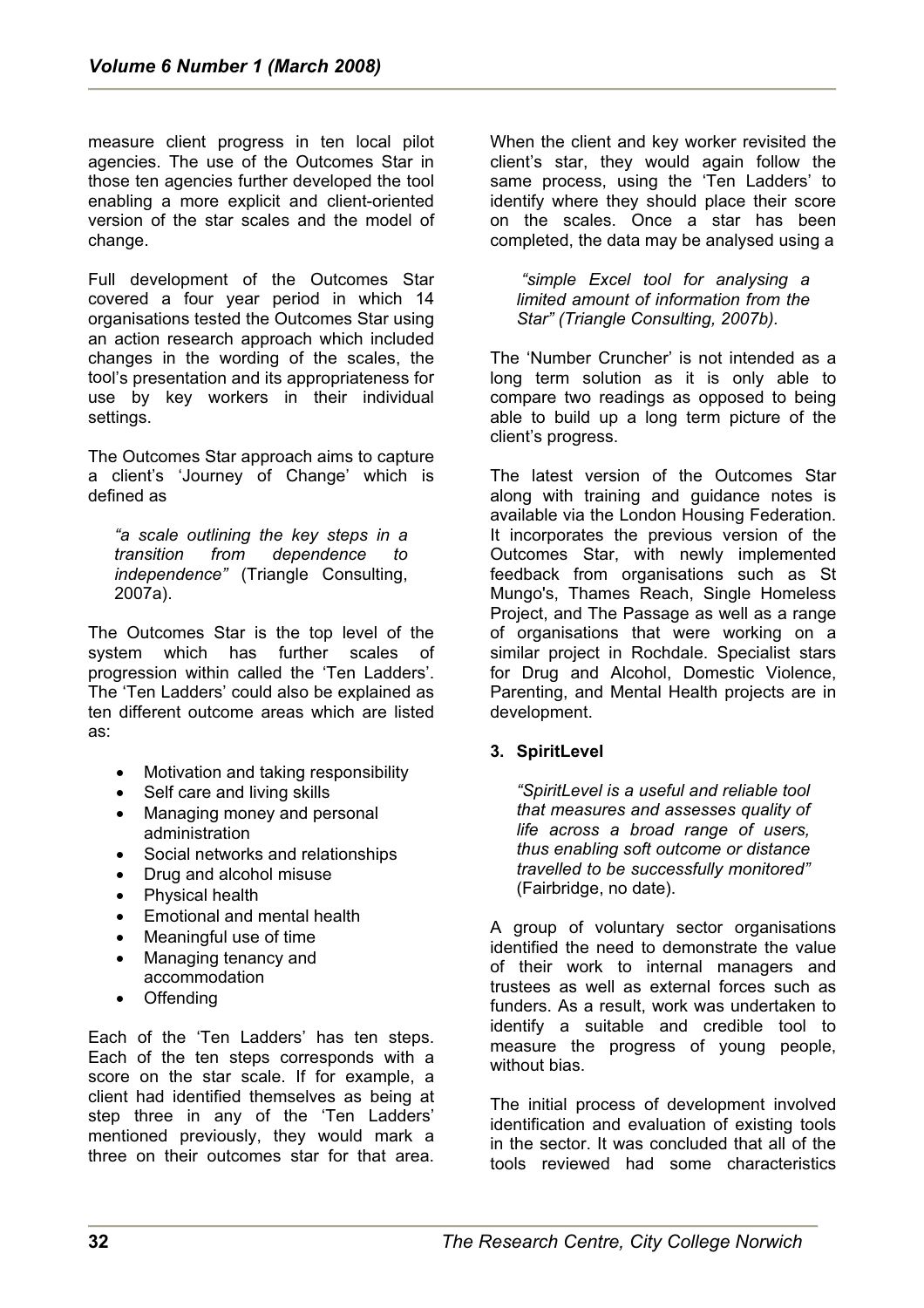which made them unsuitable for the desired purpose. Consequently, a decision was made to pilot a quality of life (QQL) profile which had been previously developed by the University of Toronto.

Piloting commenced in the autumn of 1999. 'quality of life'. The QQL profile was ompleted again after six to eight weeks and c In March 2000, progress to date was presented at a collaborative seminar jointly held with the then Department for Education & Employment. Each of the projects involved in piloting asked the young people who used their service to complete the QQL profile providing the initial baseline measure for their once more after a similar period of time.

Initial piloting was reported as encouraging but not conclusive, with many improvements and modifications necessary to make the sys tem fit for purpose. Further testing was required with a larger number of organisations and young people. The paper based version of the model needed to be refined with issues of literacy and the production of the QQL profile itself addressed. The initial phase of development was complete at the end of 2000 and concluded with an interim report.

The next stage of development shortened the QQL tool by half and provided a software version allowing the QQL profile to be completed on computer. Literacy issues were overcome by including a voice-over in the software. Furthermore, scores were calculated automatically and profiles instantly pro duced.

The QQL profile looks at various areas of life such as health, friendship, values and control. The profiles themselves consist of 72 questions which are completed as two sequences of 27, then two sequences of 9 questions. Once all questions have been completed, a profile is created which may be stored, viewed or printed. The software records up to 50 profiles per user and a graphical display is available presenting a maximum of nine profiles as bar charts which will help to identify any trends in the QQL profile.

package to be used and are available from £6 to £10 per user. Training for SpiritLevel is a requirement and lasts for approximately two hours. The software package may not be sold separately. Training currently costs £99 per person and the SpiritLevel software costs £15. Licenses are required for the software

# **4. Rickter Scale**

*it provides a framework for engaging clients in motivational solutions-"The Rickter Scale provides you with an innovative non-paper based assessment and evaluation tool. Its effectiveness stems from the fact that focused work"* (The Rickter Company, no date).

The idea behind the Rickter Scale first appeared in 1993 when Rick Hutchinson, codeveloper of the Rickter Scale with Keith Stead, was working with young offenders in County Durham. Rick's job at that time was to help reduce the young people's offending behaviour whilst simultaneously reintegrating them into society.

It was identified that the current 'interview rocess' was a potential barrier to positively p engaging with clients, so a tool was required to facilitate discussion. Some clients were being identified as not achieving, as were the teams working with the clients due to the fact that specifically identified hard outcomes were not being met, or clients were reoffending. Although the clients had not necessarily met their hard outcome targets, other issues had been addressed in their lives such as drug and alcohol use or selfconfidence. The addressed issues were equally important achievements but there appeared to be no way of measuring this.

side which make up the 'Frame of Reference' that reflects the client's issues. Alongside The Rickter Scale is a hand-held board with a selection of ten headings down the left hand each heading is a horizontal scoring scale which slides up from '0', 'not happy at all' to '10', 'very happy'. The headings which make up the Frame of Reference are set as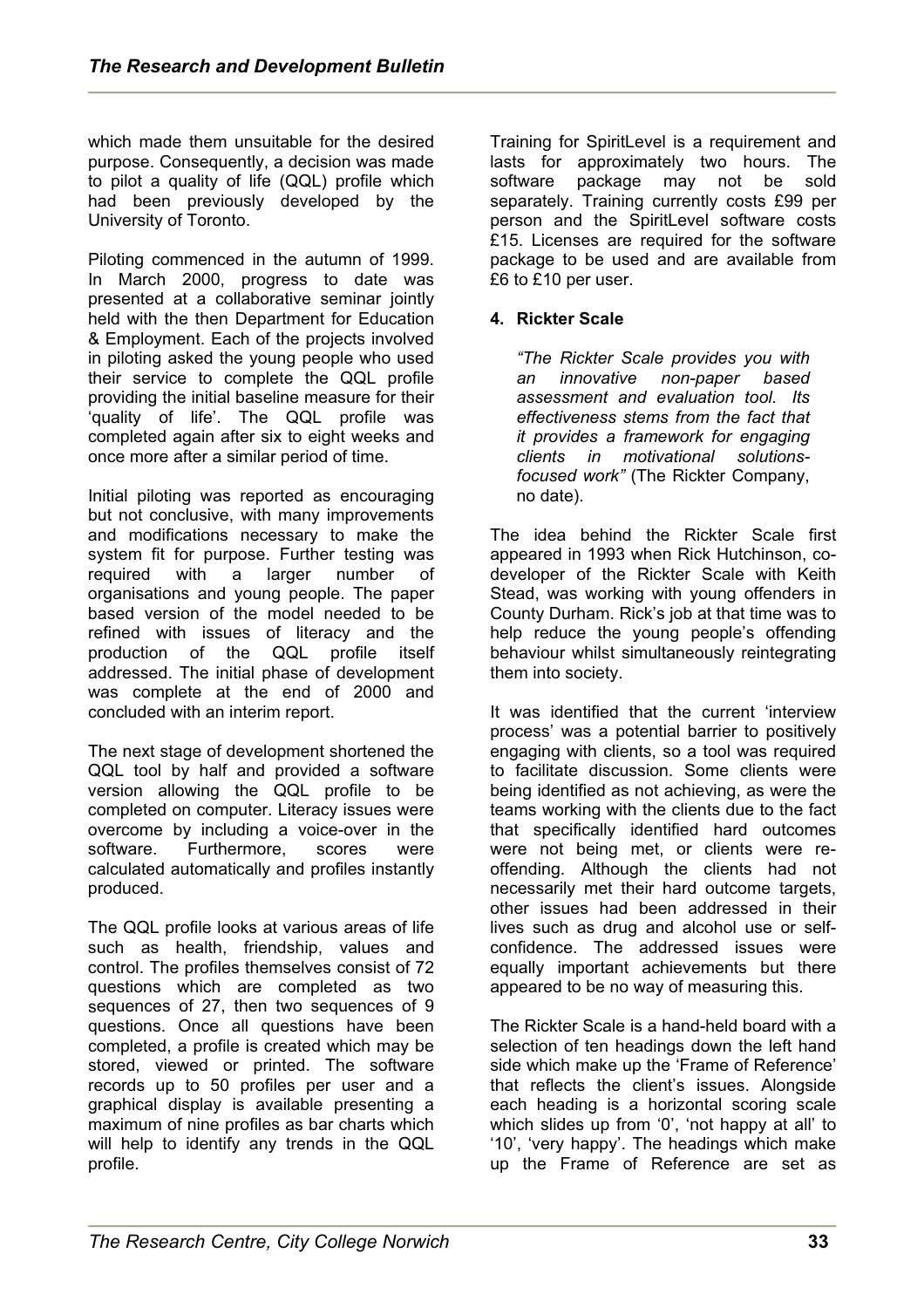standard (*e.g.* Money, Stress, Alcohol, and Health) but may be changed at a cost with magnetic strips which are attached to the existing Rickter Scale board over the existing 'Life Board' headings.

The board is handed to the client so they have control over their responses to a series of solution-focused questions asked by the interviewer. When the client and interviewer work through a second or future interview together, any changes can be acknowledged and an action plan / goal setting exercise would be discussed.

The Rickter IMS-ONLINE (Information Management System) compliments the system and was specifically designed for use by large organisations, partnerships or organisations operating from multiple sites. The system is web-based and allows the tracking of an individual's progress, and aggregation and analysis of large sets of data of both of a qualitative and quantitative nature. Reports are also generated using Seagate Software / Crystal Decisions package 'Crystal Reports'.

it in an organisation, there are several steps to follow. The first stage is a 'no fee' into the organisation. The cost for this consultation is £800. Boards and possible package is offered by The Rickter Company To gain access to the Rickter Scale and use presentation which lasts approximately two hours. Following the presentation is an 'optional' consultation from The Rickter Company which allows the organisation to develop specific Frames of Reference to reflect their own client's needs and develop a strategy to ensure effective implementation additional Frames of Reference (if anything additional to the 'Life Board' is required) cost £85 per board (including documentation, computer software and carrying case), plus £25 per additional 'Overlay' required to be placed on the board. Training is a requirement at the cost of £100 per person with a minimum group size of 8, maximum of 16 with one free place allocated to a manager per session. Optional 'Follow Up' events or 'Refresher' days are also available at the cost of £800 per day. A quality assurance

with individual requirements to be discussed directly with them. All prices are exclusive of Rickter Company expenses incurred and VAT charged at 17.5%.

## **5. The SOUL Record**

*rd is client focused / "The SOUL Reco learner centred and focuses on than problems. The solutions rather system concentrates on what an individual can do, as opposed to the things they have been unable to achieve and it is intended as a positive experience for clients"* (The SOUL Record, 2006).

The SOUL (Soft Outcomes Universal Learning) Project grew out of a need identified by the Norfolk voluntary and Research Centre, City College Norwich, to achieve a number of objectives; one of which community sector to evidence the progression of their clients in relation to soft outcomes / informal learning. A group of voluntary organisations in Norfolk, headed by Norwich and Norfolk Voluntary Services (NVS), therefore took the initiative of devising a research project and commissioned The was the development of a system to monitor and measure progression in 'soft' outcomes. The SOUL Project received funding from The Big Lottery Fund (formerly the Community Fund) and commenced in September 2003, continuing to the end of February 2006. Further funding was obtained from ChangeUp to roll The SOUL Record out regionally through the development of licensed trainers.

outcomes and related themes and saw the researchers working closely with six local The SOUL Project was split into three phases. Phase one of the research involved a comprehensive literature review of soft organisations in Norfolk *(Benjamin Foundation, Break, Creative Arts East, College in the Community , Norwich Community Workshop, and North Lynn Discovery Project)*, selected for geographic spread and diversity of client group, with the purpose of mapping the soft outcomes relevant in the sector. The researchers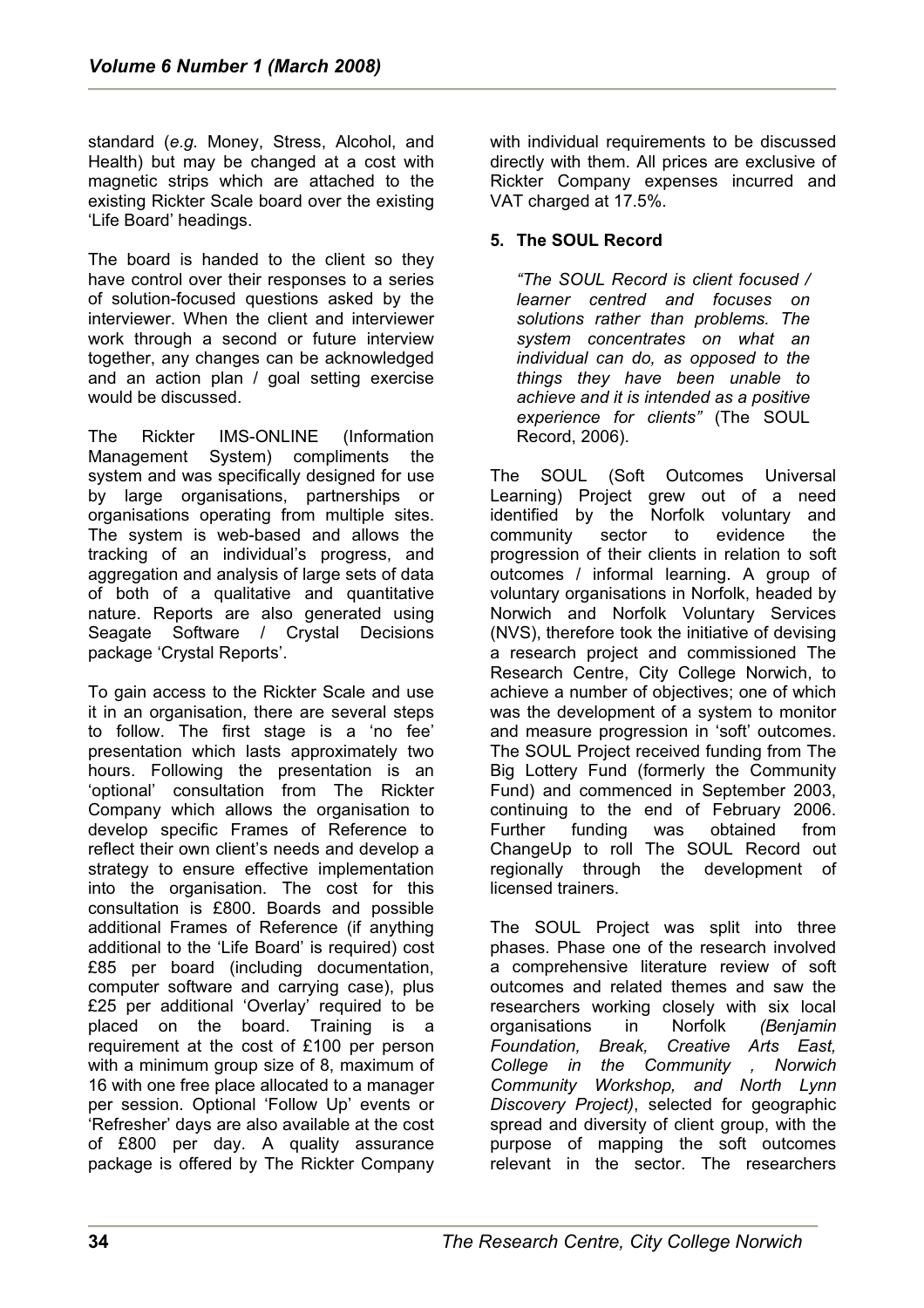embedded themselves within the six organisations (*e.g.* they made a clay pot with service users at Norwich Community Workshop, they made tea and watched Eastenders with the young people at the Benjamin Foundation and took part in phase concluded with dissemination events in both Norwich and creative arts activities in rural Norfolk with Creative Arts East) so they could fully understand what happened within the organisations for themselves. Over 80 soft outcomes were identified which enabled a framework for monitoring and measuring soft outcomes to be developed, called 'The SOUL Record'. The King's Lynn.

the system. Participating organisations were encouraged The SOUL Record was trialled and developed during the second phase of research from October 2004 to September 2005 by over 40 local organisations, providing a good spread in terms of both geographic location and client group. The organisations involved agreed to become 'action researchers' in this phase, trialling the embryonic system and reporting back their experiences of using to trial the generic system and develop it in consultation with the researchers to reflect the specific needs and distinctive contribution of their own organisation. Organisations were given necessary support and provided feedback via three workshops held over the course of the year (allowing for two complete action research cycles between workshops) and through site visits, observations, group interviews, e-mail and telephone contact.

The third phase involved the write-up of the project, research into the long-term sustainability of The SOUL Record and a national conference which was attended by over 300 delegates. Since the SOUL Record launch in February 2006, over 600 users and 15 trainers have been trained across the country.

The SOUL Record is a method of measuring soft outcomes / informal learning in a way which benefits the client and is solution focused. It is useful for the client to help them to see the progress they are making, the

organisation in providing evidence of the work being undertaken with their clients. The SOUL Record is a resource for both one-toone work and showing the progress made by large groups or projects. Talking a client through The SOUL Record is an important part of establishing a relationship with that per son and building up trust with vulnerable gro ups of people. worker as an ice breaker and a diagnostic tool; identifying where a client or learner may need some extra help or support, and for an

Organisations may select from a range of questionnaires, worksheets and observation sheets so they can use the resources best suited to an individual's needs. Soft outcomes for adults are divided into three main areas: 'attitude', 'personal / interpersonal' and 'practical', whereas for children and young people, soft outcomes may be measured against the five outcome areas of Every Child Matters (*i.e. Being Healthy, Staying Safe, Enjoying and Achieving, Making a Positive Contribution, Economic Well-Being*). The SOUL Record is also RARPA (Recognising and Recording Progress and Achievement) compliant, a Learning and Skills Council initiative.

evidence for a funder, as part of a report to management, or as an internal quality control To help users collate results from The SOUL Record, each pack is supplied with a Spreadsheet Results Package (SRP). Results are placed into the system and it calculates totals and averages, before automatically creating graphs for the SOUL Record user. These graphs may be shown to the client to demonstrate progress or used as structure.

To apply the SOUL Record, a user is required to go on a one day training course at the maximum cost of £150 per person. This price includes a copy of the SOUL Record to use with clients, a User Guide, a CD containing a PDF file of the SOUL Record and User Guide and the Spreadsheet Results Package, venue hire, lunch and refreshments for the day. The SOUL Trainer course runs for  $2 - 3$  days at the maximum cost of £1,000 per person (£2,000 for private trainers) with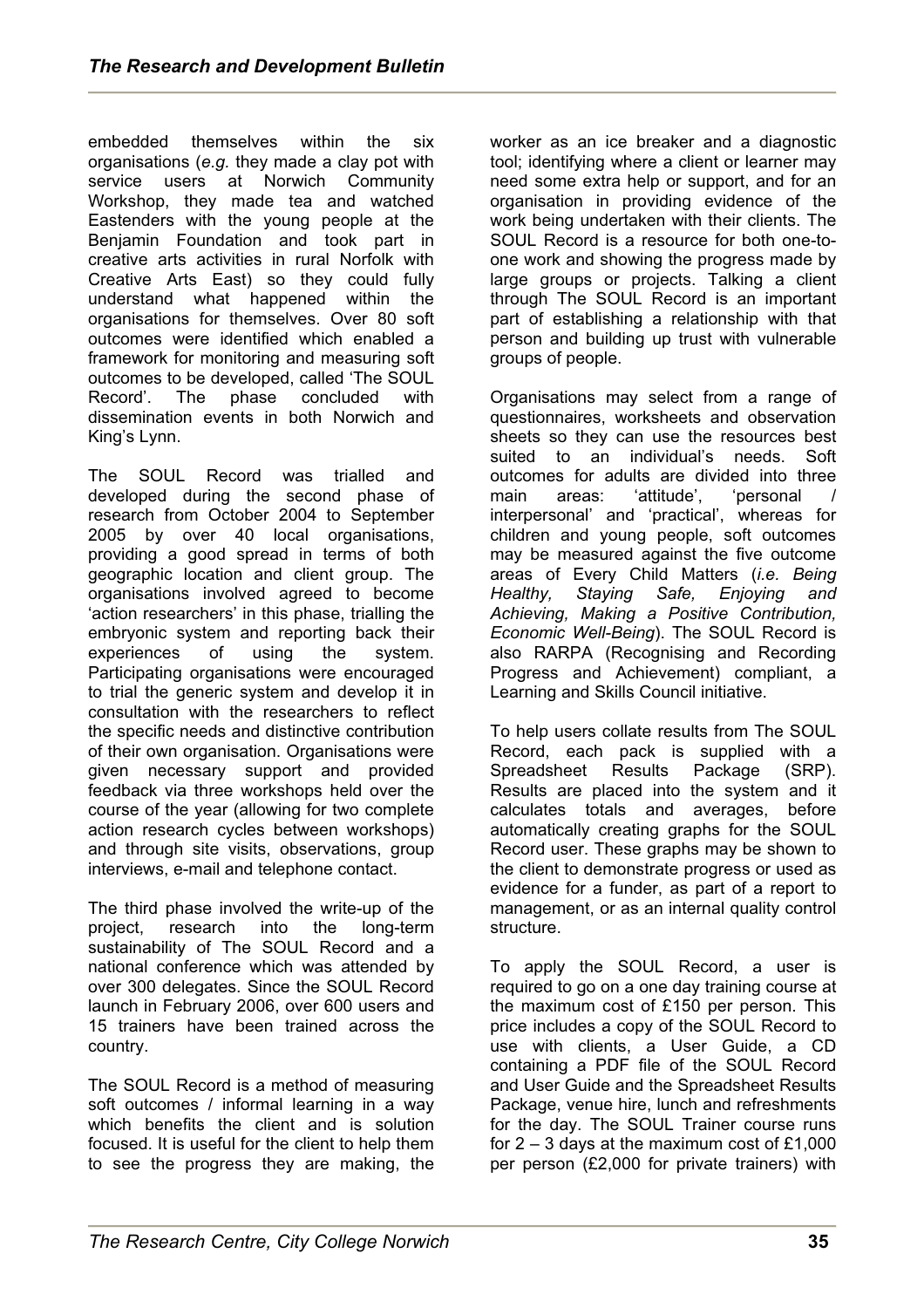everything you need to be able to train users in the use of the SOUL Record included. A trainers licence lasts for two years and a trainer may access copies of the SOUL Record for training participants at £75 per person, or just the CD for small voluntary organisations (as detailed in the training licence) for £25 per person.

# **6. Other Systems**

This article contains information on four major soft outcome measurement systems in the present marketplace. Other systems are in use with details of each identified tool briefly listed below.

#### **6.1 Catching Confidence**

The *'Catching Confidence'* toolkit was developed and launched by NIACE (National Institute of Adult Continuing Education) as a result of a report published in September 2004. The report discussed the

*"findings of a small-scale action research study conducted to carry out qualitative research into learners' and practitioners' views on the development of confidence in relation to learning"* (NIACE, no date).

The original version had 10 positive statements and a grid regarding different areas where confidence may have been improved such as 'at home' or 'at work'. Stickers from a selection of four are stuck in corresponding areas to show how confident a person felt in each environment.

## **6.2 Clinical Outcomes in Routine Evaluation (CORE)**

The '*Clinical Outcomes in Routine Evaluation (CORE)*' is

*"a 34-item questionnaire designed to measure a pan-theoretical 'core' of clients' global distress, including subjective well-being, commonly experienced problems or symptoms, and life/social functioning"* (CORE IMS, no date).

The model also contains items about risk to

self and others to help assist with risk assessments across the NHS and other sectors. After going through the questions, a 'global level of distress' is articulated as an average mean which is then comparable to clinical thresholds prior to and on completion of therapy to identify change.

### **6.3 Formula One**

progress is tracked using a representation of Formula One racing track. Clients discuss a *'Formula One'* was developed focussing on Neighbourhood Learning Centres. Client their aspirations with a development worker, which equates to a taster session, or 'practice' lap. A personal action plan (race strategy) is combined with evidential reviews, or 'pit stops'. Once the 'race' is over and the 'finishing flag' has been passed, there is a 'post race debriefing' or exit strategy. An example of a reward would be a certificate of achievement.

#### **6.4 Kirklees Common Ground 'Soft Outcomes Measurement Toolkit**

Common Ground beneficiaries in West The tool was available from *'Kirklees Common Ground 'Soft Outcomes Measurement Toolkit'* is a CD-ROM based tool for measuring 'distance travelled' by Yorkshire Kirklees Metropolitan Council since February 2006.

#### **6.5 The Personal Power Pack**

progression. Aimed at students 16 and over, the model may be used as a stand alone or in *'The Personal Power Pack*' was developed by Gloucestershire County Council Adult and Continuing Education and Training Services (ACET) and consists of a collection of documents to allow tutors, teachers and support workers to measure soft skills groups to facilitate discussion. Details of the system are limited.

# **6.6 Rosenberg Self-esteem Scale (SES)**

The 'Rosenberg Self-esteem Scale (SES)' is a *"10-item self-report measure of global selfesteem"* (European Monitoring Centre for Drugs and Drug Addiction, 2006).

The scale has 10 statements which are related to feelings such as self-worth or self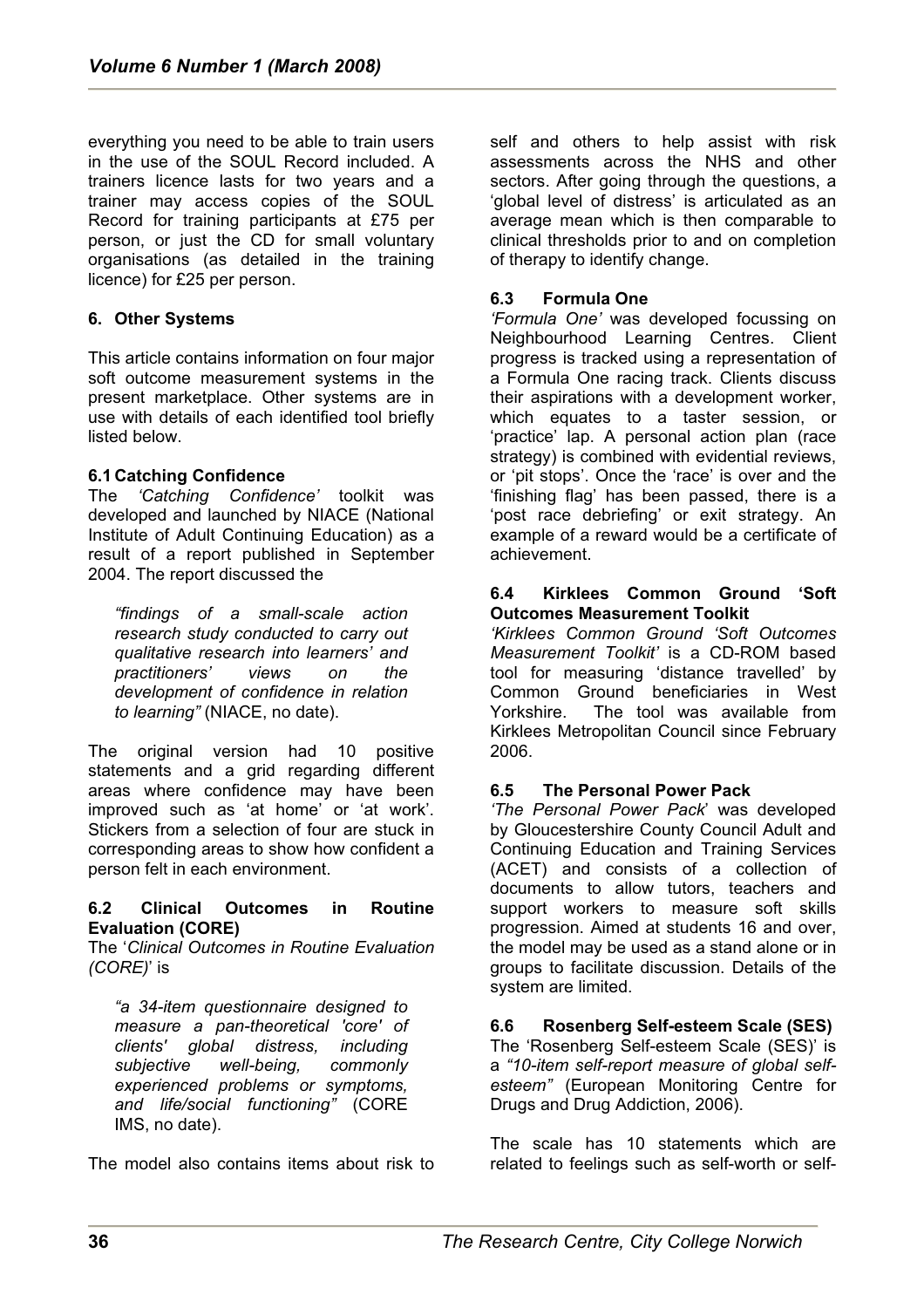acceptance. Responses are given on a four point Likert scale ranging from 'Strongly agree' to 'Strongly disagree'. The SES may be completed as a stand alone document or as an interview process and was initially designed for use by children and young people in 1965. Scores are achieved by calculating ratings assigned to all items and reverse scoring positively worded statements. The higher the score is indicates a higher level of self-esteem. Rosenberg's SES is available in the public domain.

#### **6.7 Warwick-Edinburgh Mental Wellbeing Scale (WEMWBS***)*

*-Edinburgh Mental Well-being*  The *'Warwick* Scale (WEMWBS)' was jointly developed and launched in 2006 by University of Warwick scale going from 1 'None of the time' to 5 'All of the time'. Areas of mental well-being such as 'positive thoughts' and 'feelings' are cov ered including and University of Edinburgh. WEMWBS is used by NHS Health Scotland for assessing positive mental health. It consists of 14 positively worded statements with a scoring

*"both hedonic and eudaimonic* 

|               | Table 1. Comparison of system features and prices |  |  |
|---------------|---------------------------------------------------|--|--|
| $\sim$ $\sim$ |                                                   |  |  |

*perspectives"* (NHS Health Scotland, 2006).

## **7. Summary / Conclusion**

of each system has been presented in Table . 1 A comparison of the key features and costs

Each system mentioned within this article and others not identified here will inevitably have positives and negatives over other systems. The importance of picking the right soft outcome measurement tool for the particular organisation is the key to its success. It is important to think not only about cost, but what you require to measure, which legislation the organisation needs to measure against and which system is most appropriate for both staff members and clients to use.

For more information on the content of this article, please contact Clayton Anderson at 773464. e-mail The Research Centre, City College Norwich by telephone  $(01603)$ CANDERSO@ccn.ac.uk, or via The Research Centre website at www.theresearchcentre.co.uk

| System                                                   | Features                                      |                    |                                  |   | <b>Cost Per Person</b>   |    |              |          |
|----------------------------------------------------------|-----------------------------------------------|--------------------|----------------------------------|---|--------------------------|----|--------------|----------|
|                                                          | Measures<br>aqainst<br>Every Child<br>Matters | RARPA<br>Compliant | IT System Flexible<br>available? |   | Adaptation<br>available? | £0 | £1 -<br>£150 | $£151 +$ |
| Outcomes Star                                            |                                               |                    |                                  |   |                          |    |              |          |
| SpiritLevel                                              |                                               |                    | ✓                                |   |                          |    |              |          |
| Rickter Scale                                            |                                               |                    |                                  |   | ✔                        |    |              |          |
| The SOUL Record                                          | ✓                                             | ✔                  | ✓                                | ✔ | ✔                        |    | v            |          |
| Clinical Outcomes in Routine Evaluation (CORE)           |                                               |                    |                                  |   |                          |    |              |          |
| Formula One                                              |                                               |                    |                                  |   |                          | v  |              |          |
| Kirlees Common Ground 'Soft Outcomes Measurement Toolkit |                                               |                    |                                  |   |                          |    |              |          |
| The Personal Power Pack                                  |                                               |                    |                                  | v |                          |    | ✓∗           |          |
| Rosenberg Self-esteem Scale                              |                                               |                    |                                  |   |                          |    |              |          |
| Warwick-Edinburgh Mental Well-being Scale                |                                               |                    |                                  |   |                          |    |              |          |

\* Current prices not available. Most recent price acquired in 2006 when training was on average priced at £50-100 per head per day for those in the voluntary sector and products (*i.e.* work packs or software) var ied between £15 to £100 each.